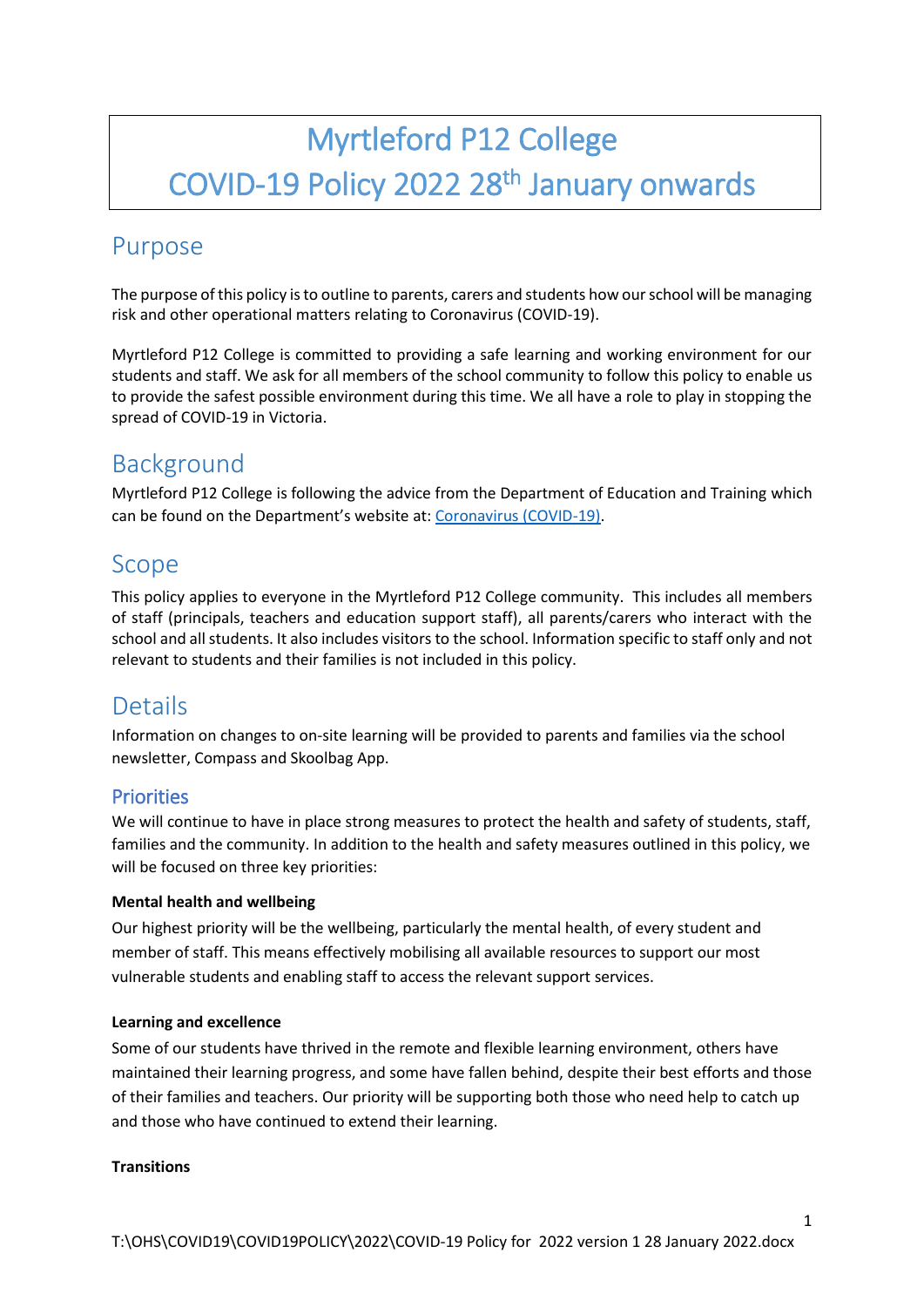We will make every effort to ensure successful transitions for children moving from kindergarten into Prep, the Grade 6s moving into Year 7, the Year 12s moving into employment or further education and training.

## Health and safety at school

Our school follows the Department and Victorian Chief Health Officer's advice and requirements in relation to health and safety. The health and safety measures relating to students are outlined below. These health and safety measures are regularly reviewed in line with the changing context of COVID-19 in Victoria. As a result, some measures may no longer be required and/or new measures may be introduced. This means:

A 'suspected' or 'symptomatic' case means a person who displays any COVID-19 symptoms.

#### **Management Of Unwell Students**

If your child presents with COVID symptoms whilst at school, we will make contact with the parent to collect your child and they will be required to perform a Rapid Antigen test on them.

After doing the tests at home, if it is positive, you will need to:

- let the school know
- keep your child at home for 7 days, along with household contacts
- contact the Department of Health via the [COVID-19 Positive Rapid Antigen Test Self-](https://dhvicgovau.powerappsportals.com/rapid-antigen-test/)[Reporting Form](https://dhvicgovau.powerappsportals.com/rapid-antigen-test/) or call centre on 1800 675 398.
- Information about how to do a test and how to read RAT results, including a how-to video translated into 33 languages, is [available online.](https://www.coronavirus.vic.gov.au/rapid-antigen-testing-schools)

Students will be isolated in an appropriate space with suitable supervision and collected by a parent/carer as soon as possible. Urgent medical attention will be sought where needed. Unwell students will not be permitted to travel home unsupervised.

- Unwell students **must** stay home.
- Where staff or students are experiencing compatible symptoms with coronavirus, we will ensure hand hygiene, physical distancing and use of a face covering.
- [Where students with complex health needs are being supported: In the context of schools supporting students with complex health needs, if the care of an unwell child or young person is to be prolonged (for example, because it will take some hours for a parent to collect a child) and maintaining distance is not practical when providing direct care, gloves, gown and eye protection will be considered.
- If a student spreads droplets (for example by sneezing, coughing or vomiting), surfaces will be immediately cleaned with disinfectant.

#### *Face coverings*

- **Guidance for the wearing of face mask at school (inclusive of staff, students, visitors and contractors) will be altered as per the guidelines issued by the Victorian Chief Health officer and the current DEECD School Operations Guide.**
- **This will be communicated to the school community via Compass and/or Skoolbag as changes occur.**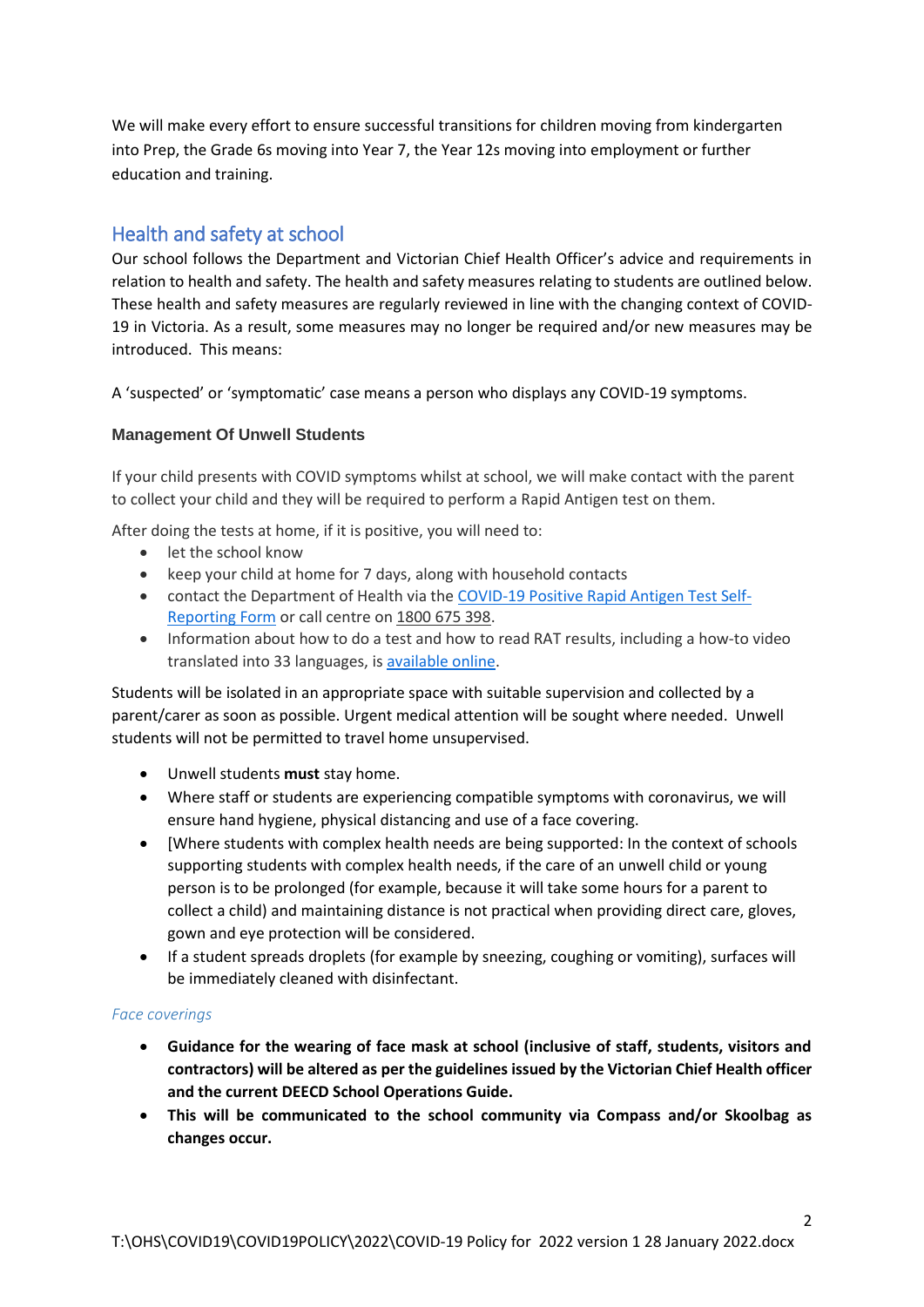#### *Physical distancing*

 Wherever possible we will encourage and support physical distancing of students however the Department and Victorian Chief Health Officer has acknowledged that physical distancing in schools is practicably difficult to achieve and has not mandated this practice. Parents and visitors are asked to observe physical distancing requirements (1.5 metres) and density limitations as signed in areas of the school.

#### *Hand, food and drink hygiene*

- Hand sanitiser will be available at entry points to classrooms and students will be educated on the importance of this health and safety measure
- All people on school grounds must undertake regular hand hygiene, particularly on arrival to school, before and after eating, after blowing their nose, coughing, sneezing or using the toilet.
- Where shared equipment is necessary, students will be required to exercise strict hand hygiene before and after use.
- Students must not share their food.

#### *Temperature checks*

 Mandatory temperature testing of all students is no longer required. However, we will continue to heed Department and Chief Health Officer advice on this, and temperature checks may be reintroduced if the current levels of community transmission in Victoria increase.

#### *Mobile phones*

 The Department and school's mobile phone policies continue to apply and we ask that students and staff clean their phones regularly.

### Attendance

Normal attendance notification requirements apply for all students, including students undertaking remote learning from home. Please refer to our school Attendance Policy for further information.

Exceptions to attendance may exist for medically vulnerable students. The Acting Deputy Chief Health Officer has advised that decisions regarding school attendance should be informed by the nature of a child or young person's condition, its severity and intensity of required treatment. In most cases, the presence of common conditions of childhood, such as asthma, epilepsy or Type 1 diabetes, should not preclude a student from attending face-to-face learning.

In keeping with expert public health advice, some students may be at higher risk for severe outcomes or complications of coronavirus (COVID-19), for example those with chronic medical conditions. Any student with a chronic medical condition should seek advice from their medical practitioner about attending school on site at different stages in the coronavirus (COVID-19) pandemic.

Please also contact Principal Zlatko Pear for further support and advice on how we can support your child in these circumstances.

Our school records student attendance in accordance with the Department's [Attendance Policy.](https://www2.education.vic.gov.au/pal/attendance/policy)

## School assemblies

The current Department School Operations Guide will set out guidance on whether School Assemblies are possible at the time. This will be communicated to parents and the school community as necessary.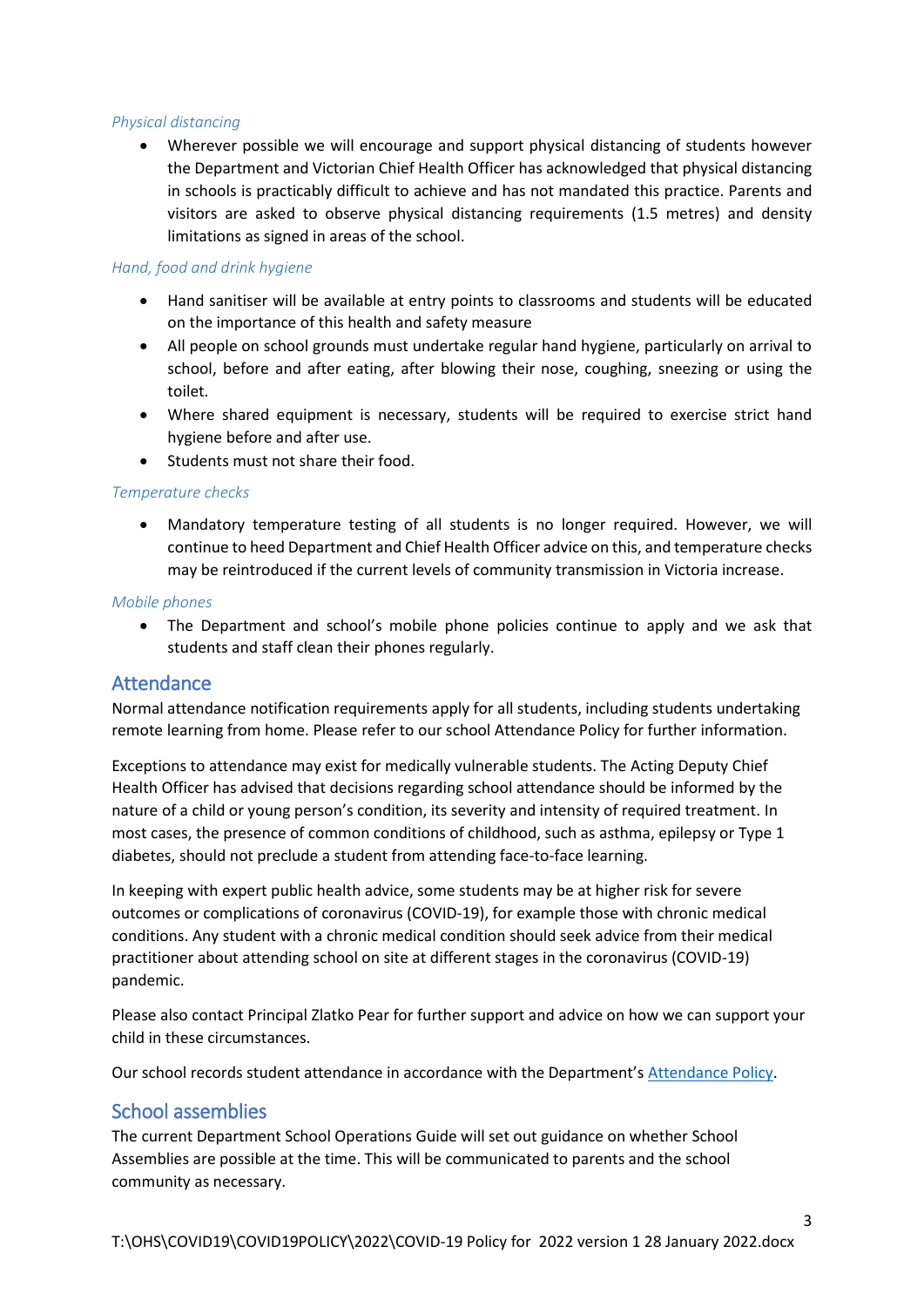## Camps, excursions, sport and recreation

The current School Operations Guide will set out information on camps, excursions, sport and recreation. Further information on any camps and excursions will be provided separately to the relevant year group.

Playground equipment can currently be used by students. However students should practise hand hygiene before and after use. Changes may occur and will be implemented as per the Department's current School Operations Guide guidelines.

Hand hygiene is required before and after use of any sporting equipment.

### Instrumental classes and food technology

Food preparation can continue with frequent hand hygiene and no sharing of food.

#### Canteen

Our school canteen will operate with the highest hygiene practices. The canteen will be open on Monday, Thursday and Friday. Any changes to the canteen operating times will be communicated to parents and families.

### Visitors and school tours

There are currently restrictions on visitors to school sites. The current School Operations Guide will be consulted to ensure the current guidelines are followed.

Currently, this means:

- To support contact tracing, visitors will be required to use the QR code check in available at school entrances when entering school buildings, and they will also be required to sign in at the front office if they attend the school for longer than 15 minutes. Parents are asked to attend the site for the minimal time necessary. Visitors and volunteers must have had at least two doses of a COVID-19 vaccine or have a valid medical exception to enter school building.
- These restrictions will be communicated to the College community via Compass and Skoolbag.

### School buses for on-site students

The School Bus Program will continue to operate as normal.

Students should practice hand hygiene before and after catching any form of public or school transport.

Physical distancing should be practised by both parents and students at bus stops.

Students need to adhere to the Chief medical officer's directive on the wearing of face masks whilst on school buses.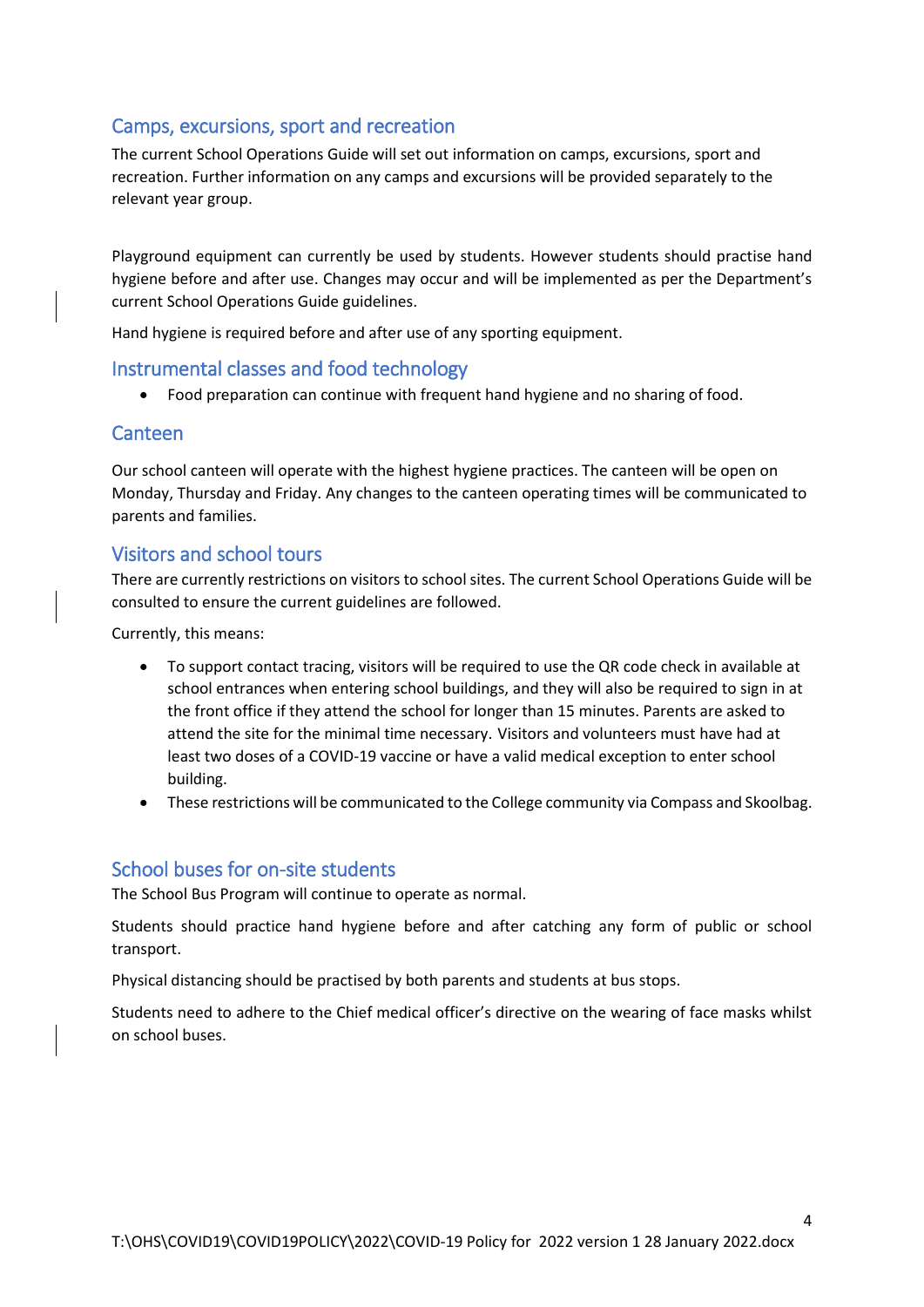## Outside school hours care

Outside School Hours Care will be available for students in accordance with their usual process.

## Interschool activities

Myrtleford P12 College will follow all advice for suspending interschool activities provided by the Chief Medical Officer as set out in the Department's current School Operations Guide.

Restrictions may include:

- spectators to be discouraged or to be within public gathering limits
- reinforce hand hygiene before, during and after
- attendance register maintained to support contact tracing
- no sharing of food (such as oranges at sport)
- Cleaning and disinfection of communal facilities prior to and after an interschool sport event (toilets and communal changerooms can open).

Information on Year 10, 11 and 12 students attending VCE and VCAL subjects at Marian College will be provided separately.

## Communication between parents/carers and our school

Parents and carers are encouraged to contact their child's teacher to discuss any concerns or areas of need in regards to their child's learning, health, wellbeing or access to teaching and learning resources.

## Cleaning and facilities management

Additional cleaning arrangements will continue in line with public advice set out in the School Operations guide.

 The use of shared equipment will be carefully monitored. We will be practising hand hygiene immediately before and after use of shared equipment.

## Further information and resources

- [DET Coronavirus \(COVID-19\) website:](https://education.vic.gov.au/about/department/Pages/coronavirus.aspx)
	- o <https://www.education.vic.gov.au/school/Pages/coronavirus-advice-schools.aspx>
- [DHHS Coronavirus \(COVID-19\) website:](https://www.dhhs.vic.gov.au/coronavirus)
	- o <https://www.dhhs.vic.gov.au/coronavirus>
- [DET Infectious Diseases Policy:](https://www2.education.vic.gov.au/pal/infectious-diseases/policy)
	- o <https://www2.education.vic.gov.au/pal/infectious-diseases/policy>
- [DET Health Care Needs Policy:](https://www2.education.vic.gov.au/pal/health-care-needs/policy)
	- o <https://www2.education.vic.gov.au/pal/health-care-needs/policy>
- [Talking to your child about COVID-19:](https://www.education.vic.gov.au/Documents/about/department/covid-19/talking-to-your-child-during-coronavirus.docx)
	- o [https://www.education.vic.gov.au/Documents/about/department/covid-19/talking](https://www.education.vic.gov.au/Documents/about/department/covid-19/talking-to-your-child-during-coronavirus.docx)[to-your-child-during-coronavirus.docx](https://www.education.vic.gov.au/Documents/about/department/covid-19/talking-to-your-child-during-coronavirus.docx)
- Department of Education and Training COVID-19 Advice Line 1800 338 663
- Department of Health and Human Services Coronavirus hotline 1800 675 398 (24 hours, 7 days a week)